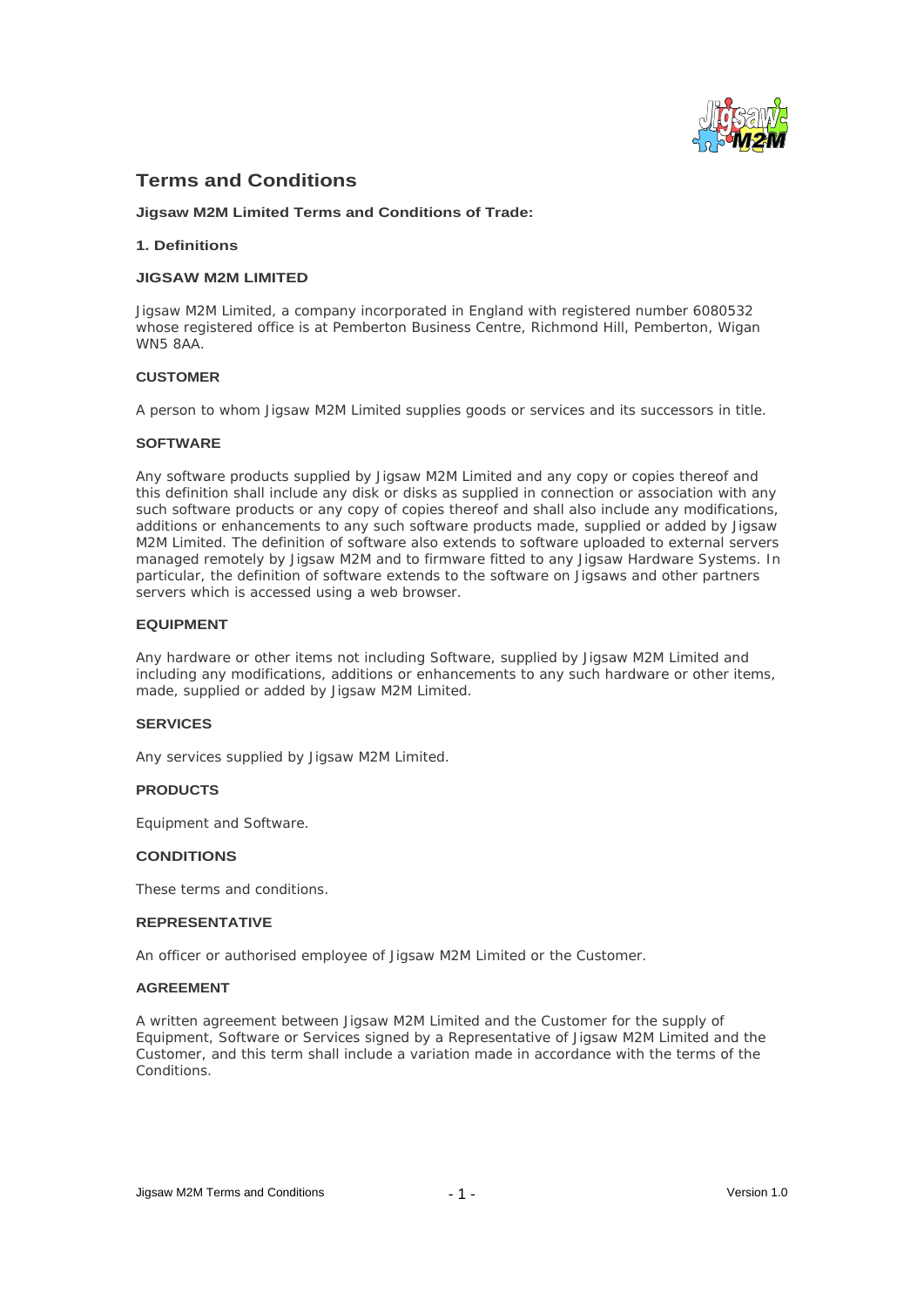

## **LICENCE**

The licence to use the Software granted by the Conditions. This includes access to the Jigsaw Web site which requires an annual licence fee payable in advance of use.

## **MANUALS**

The manuals and instructions and other materials supplied by Jigsaw M2M Limited to aid the Customer in the use of the Products. This includes manuals made available through the web site. The contract of the contract of the contract of the contract of the contract of the contract of the contract of the contract of the contract of the contract of the contract of the contract of the contract of the cont

# **2. References**

The references in the Conditions to clauses or sub clauses shall be to those in the Conditions, unless the contrary is stated.

## **3. Contractual Terms**

(a) An enquiry or prospective order from a prospective customer shall not constitute an offer capable of acceptance by Jigsaw M2M Limited.

(b) A draft Agreement submitted by Jigsaw M2M Limited to a Customer or prospective customer shall constitute an offer made on the terms and conditions contained in that draft Agreement and the Conditions.

(c) No terms or conditions endorsed on, delivered with or contained in the Customer s purchase order, confirmation of order, specification or other document shall form part of any Agreement simply as a result of such document being referred to in such Agreement. (d) If the terms of the Agreement and the Conditions are inconsistent, the terms of the Agreement shall prevail.

(e) No variation of the Agreement or of the Conditions shall apply unless in writing and signed by a Representative of both Jigsaw M2M Limited and the Customer.

(f) The terms contained in the Agreement and the Conditions shall constitute the entire agreement between the parties. However, nothing in the Agreement or the Conditions shall exclude liability for fraud or fraudulent misrepresentation.

(g) Jigsaw M2M Limited shall be entitled to subcontract the performance of all or any part of its obligations under the Agreement or the Conditions.

# **4. Delivery**

(a) Time shall not be of the essence in relation to delivery and any delivery date specified by Jigsaw M2M Limited for delivery of Products shall be an estimate only. In the event of any delay in delivery the provisions of clause 16 (Delay and Force Majeure) shall apply. (b) Delivery shall be at the Customer's expense.

#### **5. Ownership/ Risk**

(a) Ownership and property of the Equipment shall not pass to the Customer until Jigsaw M2M Limited has received in full (in cash or cleared funds) all sums due to it in respect of both the Equipment and all other sums which are or which become due to Jigsaw M2M Limited from the Customer on any account.

(b) Until such time as the property in Products passes to the Customer, the Customer shall;

(i) hold the Products as fiduciary agent of Jigsaw M2M Limited and bailee;

(ii) keep the Products (at no cost to Jigsaw M2M Limited) properly stored, protected and insured (for their full price against all risks) and identified as Jigsaw M2M Limited's property; (iii) not destroy, deface or obscure any identifying mark or packaging on correlating to the Projects; and

(iv) be entitled to resell at full market value or use the Products in the ordinary course of its business provided it holds the proceeds from the insurance referred to above or any sale on trust for Jigsaw M2M Limited and does not mix such funds with any other money nor pay the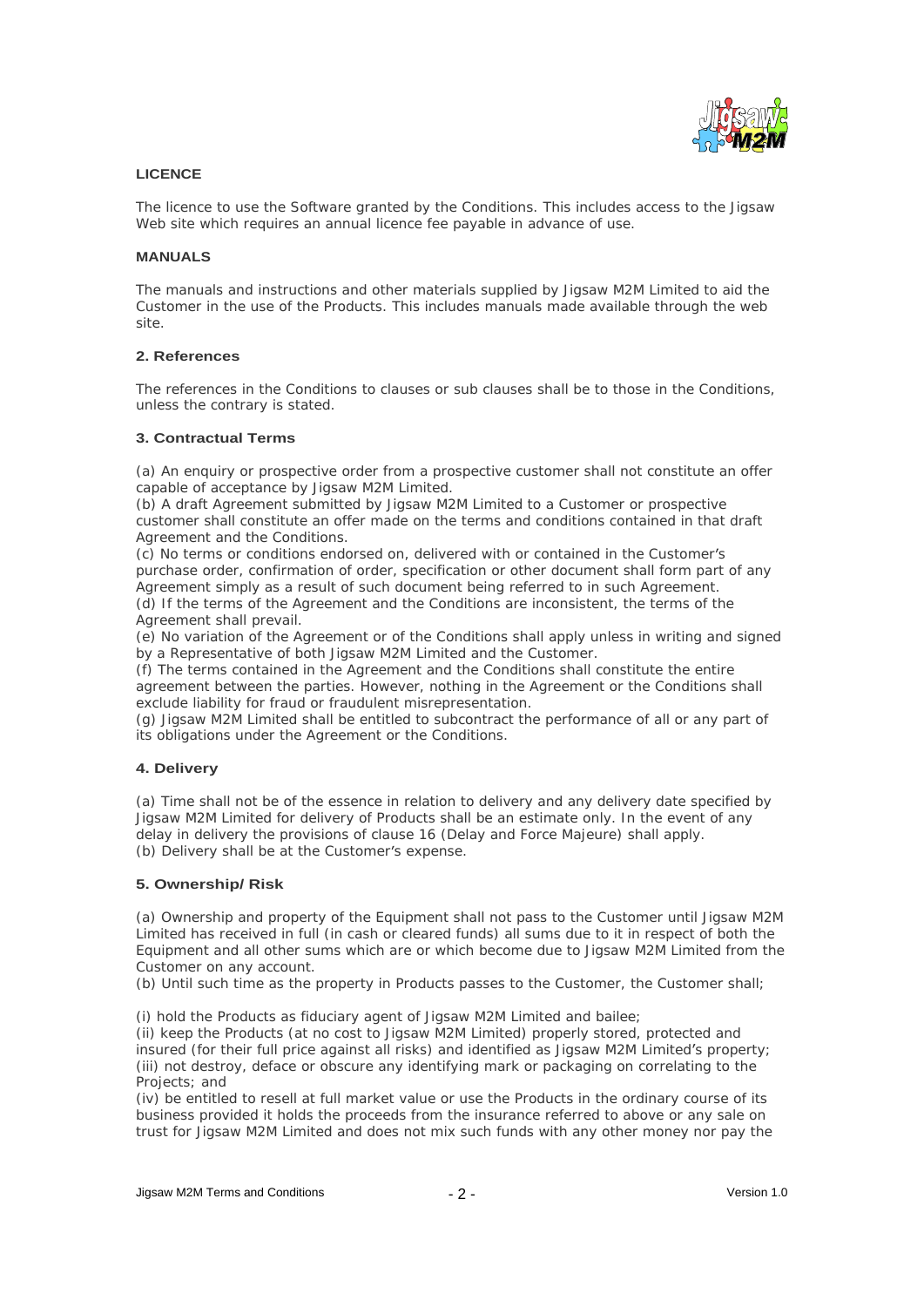

proceeds into an overdrawn bank account.

(c) Until such time as the property in the Products passes to the Customer, the Customer shall deliver up the Products to Jigsaw M2M Limited on demand and if the Customer fails to do so immediately, Jigsaw M2M Limited, its agents and employees may enter any premises of the Customer or any third party where the Products are or may be stored and repossess the Products. The contract of the contract of the contract of the contract of the contract of the contract of the contract of the contract of the contract of the contract of the contract of the contract of the contract of the

(d) The Customer may not pledge or in any way charge by way of security for any indebtedness any of the Products which remain the property of Jigsaw M2M Limited, but if the Customer does so all monies owing by the Customer to Jigsaw M2M Limited shall immediately become due and payable.

## **6. Payment**

(a) The Customer shall pay for Products delivered or Services rendered within 30 days of the date of Jigsaw M2M Limited's invoice.

(b) The Customer shall make all payments due under in full without any deduction whether by way of set-off, counterclaim, discount, abatement or otherwise unless Jigsaw M2M Limited has a valid court order requiring an amount equal to such deduction to be paid by Jigsaw M2M Limited to the Customer.

(c) Jigsaw M2M Limited may at its discretion charge interest (both before and after any judgement) on a daily basis on any sum or part thereof outstanding in respect of any invoice in relation to which payment is overdue at a rate of 5% per annum above base rate for the time being in force of Barclays Bank Plc.

## **7. Price Variation**

(a) Any price comprised in the Agreement or otherwise quoted by Jigsaw M2M Limited shall be provisional only and shall be subject to the provisions of this clause.

(b) If Products are ordered to be delivered within 6 months of the date of the Agreement then, subject to the remaining provisions of this clause, the price may be varied if Jigsaw M2M Limited was unable, at the date of the Agreement, to obtain any of the Products comprised in the Agreement or any part or parts thereof at a firm figure, in which event Jigsaw M2M Limited shall be entitled to vary the price in accordance with the figure a which it purchases or is to purchase the items concerned.

(c) If Products are ordered to be delivered beyond six months of the date of the Agreement the price is subject to variation to the price ruling at the time the Products are delivered. (d) The price of any Products may be varied in consequence of the imposition of any tax or levy on sales or of any other similar fiscal obligation.

(e) Where Jigsaw M2M Limited obtains any products or any part of parts there of from outside the United Kingdom the price may be varied to take account of fluctuations in any relevant rate of exchange.

(f) The price for Services shall be that ruling at the time the Services are supplied.

## **8. Conditions and Warranties**

(a) No condition or warranty is given that the Products are fit for any purpose (whether made known to Jigsaw M2M Limited or not) other than as a fuel management system or part thereof for use in accordance with the authorised operating procedure for the particular Products concerned. The concerned of the concerned of the concerned of the concerned of the concerned of the concerned of the concerned of the concerned of the concerned of the concerned of the concerned of the concerned of the con

(b) No condition or warranty is given that the operation of the Products of any part thereof will be uninterrupted or error free.

(c) No condition or warranty is given that the Products conform to any specific performance criteria, technical or otherwise, including (without prejudice to the generality of the foregoing), that they operate in any particular manner, that any particular functions are available, that any particular data storage or processing capacity exists or that there is any particular speed with which any function or functions are performed.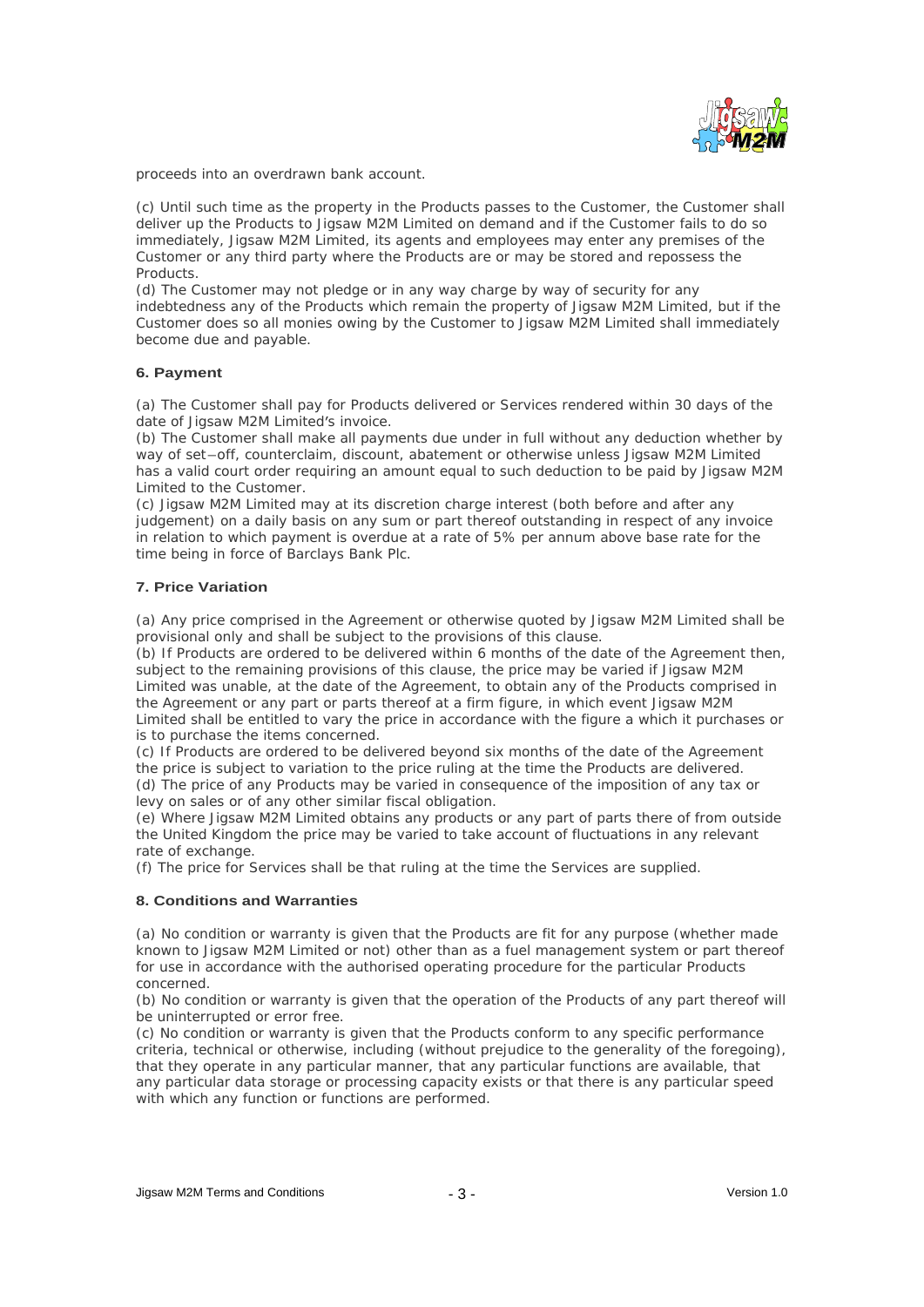

(d) No condition or warranty is given that the Products or any part thereof are compatible in any way whatsoever with any other products, Software, Equipment or other items.

(e) Save as set out in these Terms and Conditions all warranties, conditions and other terms implied by statute or common law (save for the conditions implied by section 12 of the Sale of Goods Act 1979) are, to the fullest extent permitted by law, excluded from the Agreement and these Terms and Conditions.

(f) Jigsaw M2M Limited shall not be liable in respect of any indirect or consequential loss, or any loss of income or profits, turnover, goodwill, data, contracts, use of money or damages howsoever arising, due to any use of or defect in the Products.

(g) Jigsaw M2M Limited shall not be liable for any error or omission in the Manuals or for any loss or damage arising there from.

(h) Jigsaw M2M Limited shall not be liable if the Products or any part thereof shall be altered or modified in any way by any person other than a Representative of Jigsaw M2M Limited or otherwise dealt within any resulting from or attributable in any way to those alterations, modifications or dealings.

(i) The Conditions or terms of any Agreement shall not exclude or limit any liability that Jigsaw M2M Limited may have in law for any death or personal injury and/or any liability under Part 1 of the Consumer Protection Act 1987 to the persons referred to in Section 7 of that Act. (j) Subject to any other terms contained in these Conditions or terms of any Agreement, Jigsaw M2M Limited's total liability in contract, tort (including negligence or breach of statutory duty), misrepresentation, restitution or otherwise, arising in connection with the performance or contemplated performance shall be limited to the price paid for the Products and Services; and Jigsaw M2M Limited shall not be liable to the Customer for loss of profit, loss of business, or depletion of goodwill in each case whether direct, indirect or consequential, or any claims for consequential compensation whatsoever (howsoever caused) which arise out of or in connection with these Conditions and/or any Agreement.

(k) Appropriate technical and organisational measures shall be taken against unauthorised or unlawful processing of personal data by Jigsaw M2M Limited on behalf of the Customer and against accidental loss or destruction of, or damage to such personal data.

#### **9. Obligations of Customer**

(a) Where any specifications are to be supplied by the Customer in relation to any Products then such specifications shall be supplied to Jigsaw M2M Limited in accordance with any time limit specified by Jigsaw M2M Limited and in any event a reasonable time before the proposed delivery date of the Products concerned.

(b) Where any preparation of whatsoever nature at or of the site or location at which any installation may take place, Jigsaw M2M Limited, or their distributors or agents, shall inform the Customer of the preparation necessary and the Customer shall make such preparations accordingly and at its own expense within a reasonable time before the proposed delivery or installation date of the Products concerned.

(c) If Jigsaw M2M Limited is ready, willing and able to deliver or install any Products but any of the necessary preparation or specifications referred to above have not been completed or supplied by the Customer, Jigsaw M2M Limited, their distributors or agents may, at their discretion:

(i) Retain the Products or any part thereof until the necessary preparation is complete or specifications are supplied; or

(ii) Deliver the Products to the Customer to await installation once the necessary preparation is complete or specifications are supplied;

and the contract of the contract of the contract of the contract of the contract of the contract of the contract of the contract of the contract of the contract of the contract of the contract of the contract of the contra

(iii) In either case invoice the Customer for the Products at the date when delivery or installation would have taken place but for the failure of the Customer to complete the necessary preparation or supply the relevant specifications.

(d) The Customer shall permit Jigsaw M2M Limited to check the use of the Software or Equipment at all times and for that purpose the Customer hereby irrevocably licenses Jigsaw M2M Limited and/or any of its employees or agents to enter any of the Customers premises.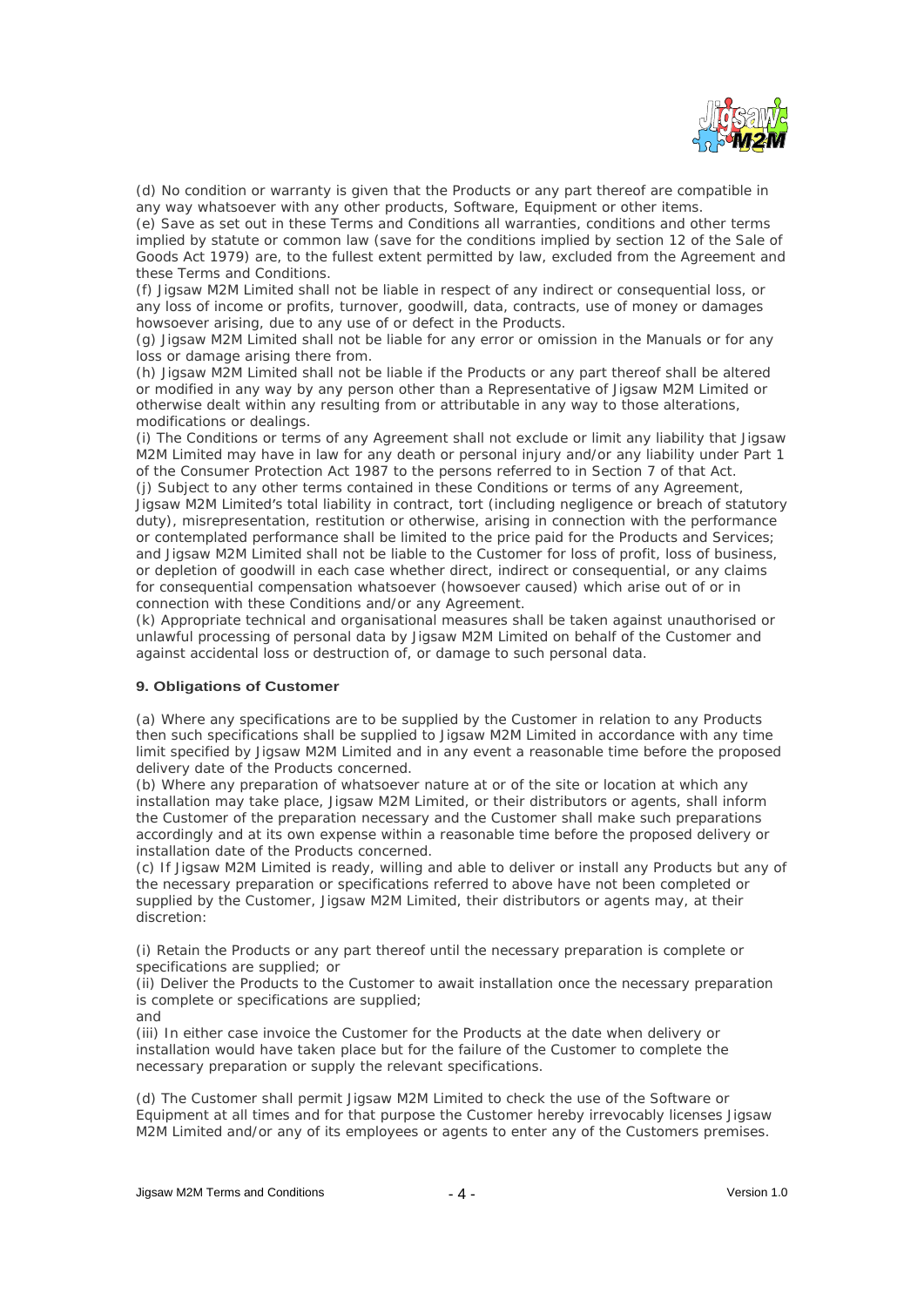

## **10. Termination**

(a)Jigsaw M2M Limited may terminate any contract subject to all or any of the Conditions and/or any Agreement forthwith by notice in any of the following circumstances:

(i) If the Customer breaches any term of the Agreement or the Conditions; or (ii) If any distress or execution be levied on any of the Customers property or assets; or (iii) If the Customer makes or offers to make any arrangement or composition with creditors; or the contract of the contract of the contract of the contract of the contract of the contract of the contract of the contract of the contract of the contract of the contract of the contract of the contract of the contrac

(iv) If the Customer being an individual dies or applies for an interim order within the meaning of the Insolvency Act 1986 or has an interim order made against him or being a firm is dissolved or in any case becomes or threatens to become bankrupt or if a receiver is appointed to manage his or their assets or affairs; or

(v) If the Customer is a limited company and any resolution or petition to wind up the company's business (other than for the purpose of amalgamation or reconstruction) shall be passed or presented or if a received administrative receiver of such a company's undertaking, property or assets shall be appointed or a petition presented for the appointment of an administrator.

(b) Jigsaw M2M Limited's right of termination shall be without prejudice to any of its other rights whether subsisting by virtue of the Agreement, the Conditions or otherwise and such termination shall not be taken to waive the right to assert or exercise any such rights. (c) The following provisions shall survive termination of the Conditions and/or the Agreement: clause 1 (Definitions), clause 8 (Conditions and Warranties), clause 12 (Indemnity), clause 14 (Confidentiality), clause 15 (Modifications and Enhancements), clause 18 (Customers Warranty), clause 19 (Waiver of Remedies), clause 21 (Miscellaneous) and clause 23 (Rights of Third Parties). of Third Parties).

## **11. Licence**

(a) The Web Software is a proprietary product of Jigsaw M2M Limited's and contains information confidential to Jigsaw M2M Limited and is licensed for use to the Customer. (b) The Web Software may not be used or dealt with by the Customer in any way not authorised by the Conditions or otherwise expressly authorised in writing by a Representative of Jigsaw M2M Limited.

(c) The Web software is made available only for the use by the end customer and may not be made available to any third party without the express permission of JigsawM2M Limited. (h) Jigsaw M2M Limited reserves the right, upon breach of any term of the Agreement or the Conditions or otherwise in accordance with the Agreement or the Conditions terminate the Customer's right to use or deal with the Software in any way whatsoever.

(j) The Customer may terminate the Web Access Licence agreement at any time during the year covered by the current licence fee paid, by notifying Jigsaw in writing. No partial rebate will be offered unless agreed in writing by Jigsaw.

(k) Jigsaw M2M Limited may replace or change the Web Software or the Manuals or any part thereof at any time provided that any such changes or replaced software or Manuals shall be of an equivalent standard to that previously installed or supplied by Jigsaw M2M Limited.

## **12. Indemnity**

(a) Jigsaw M2M Limited will indemnify the Customer against any claim made by a third party that the authorised use or possession of the Web Software infringes the intellectual property rights of any third party provided that Jigsaw M2M Limited is given immediate and complete control of such claims, that the Customer makes no admission and does not prejudice any defence to such claims, that the Customer gives all reasonable assistance to Jigsaw M2M Limited in respect of that claim and any counterclaim.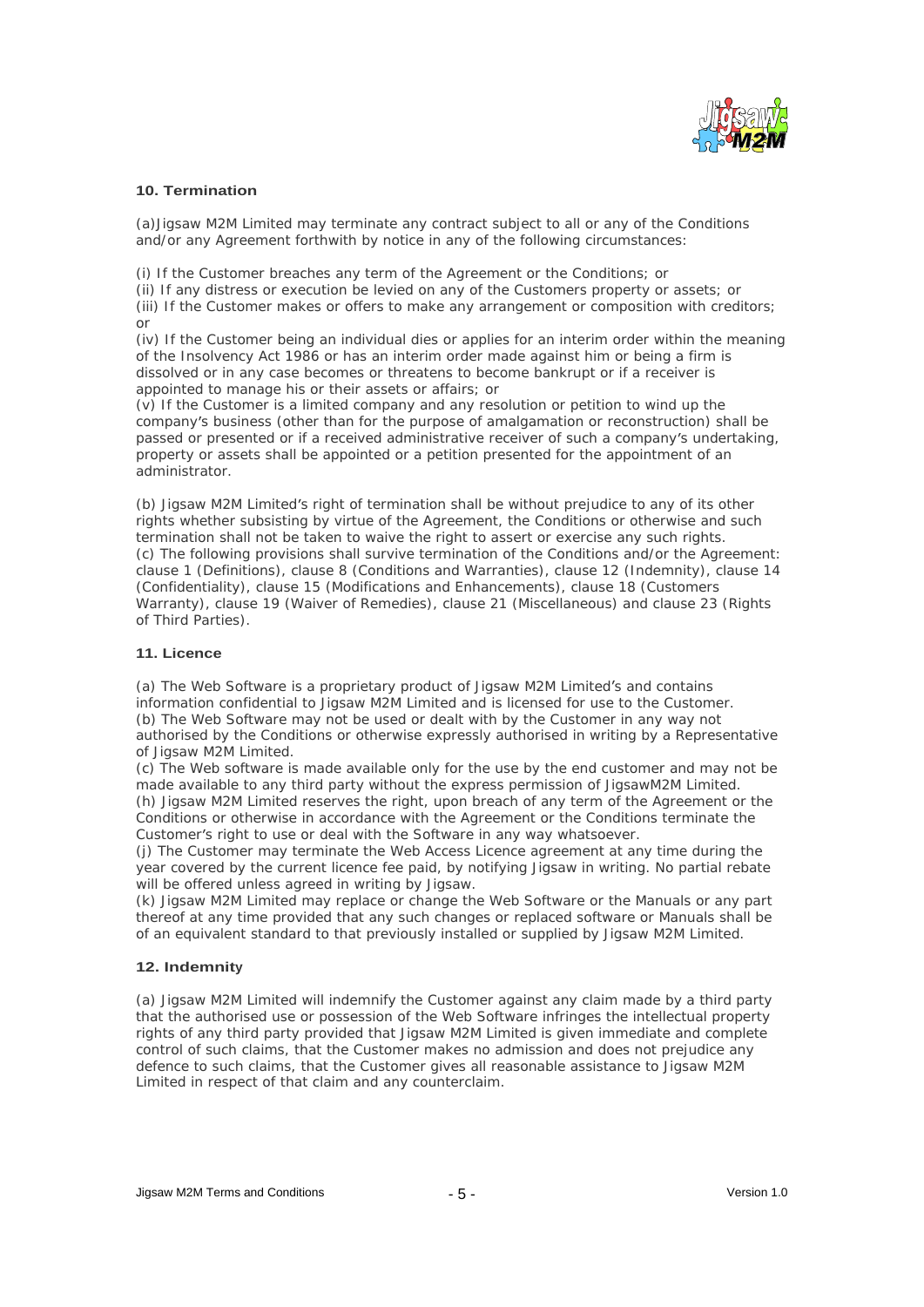

(b) If the Software is modified, amended or enhanced in any way by anyone other than Jigsaw M2M Limited then the Customer will indemnify Jigsaw M2M Limited against any claim that such modifications, amendments or enhancements infringe the intellectual property rights of any third party.

(c) The indemnity outlined in clause 12(a) above is subject to and will not extend to a claim made by a third party that the authorised use or possession of the Software infringes the intellectual property rights of any third party whereby such intellectual property rights have been infringed as a result of any modification, amendment or enhancement made by Jigsaw M2M Limited following specification requested by the Customer, in relation to the Products in accordance with clause 9(a). Furthermore, the Customer will indemnify Jigsaw M2M Limited against any claim that such modifications, amendments or enhancements infringe the intellectual property rights of any third party.

#### **13. Manuals**

(a) Ownership of the Manuals and any copies thereof is in or remains with Jigsaw M2M Limited at all times.

## **14. Confidentiality**

(a) Subject to the following provisions of this clause the Customer will keep the System Software Operation, Web Software and the Manuals confidential.

(b) The Customer will not disclose the System Software Operation, Web Software or the Manuals, or allow the Same to be disclosed, to any persons save:

(i) The Customer's own employees and then only those employed who need to have the Software or Manuals disclosed to them for the purpose of the operation of the Jigsaw M2M Limited system, and

(ii) Any person expressly authorised by Jigsaw M2M Limited.

(c)The Customer will make known to any of its employees or any other person to whom the Software or Manuals is or are disclosed that they are confidential and that they owe a duty of confidence to Jigsaw M2M Limited.

(d) The Customer will notify Jigsaw M2M Limited immediately in writing of any breach of confidence in relation to the Software or Manuals of which it becomes aware.

(e) This obligation of confidentiality will not apply to any material which the Customer can show by credible evidence entered the public domain prior to any disclosure by the Customer and otherwise than as a result of breach of any duty.

(f) The Customer will at all times retain the Software and Manuals under its full and effective control and to take security measures to safeguard the Software and Manuals from disclosure to or use by unauthorised person.

#### **15. Modifications and Enhancements**

Save as expressly provided by the Conditions or by the Agreement, Jigsaw M2M Limited shall be under no obligation to provide modifications, amendments or enhancements to the Products. The contract of the contract of the contract of the contract of the contract of the contract of the contract of the contract of the contract of the contract of the contract of the contract of the contract of the

## **16. Delay and Force Majeure**

(a) Notwithstanding any other term in the Agreement or the Conditions, Jigsaw M2M Limited shall not be liable for any delay in performing its obligations if such delay is caused by circumstances outside its reasonable control (including without limitation any delay caused by any act or default of the Customer).

(b) Delay by a subcontractor of Jigsaw M2M Limited shall not relieve Jigsaw M2M Limited from liability for the delay, save where the delay is beyond the reasonable control of both Jigsaw M2M Limited and the subcontractor.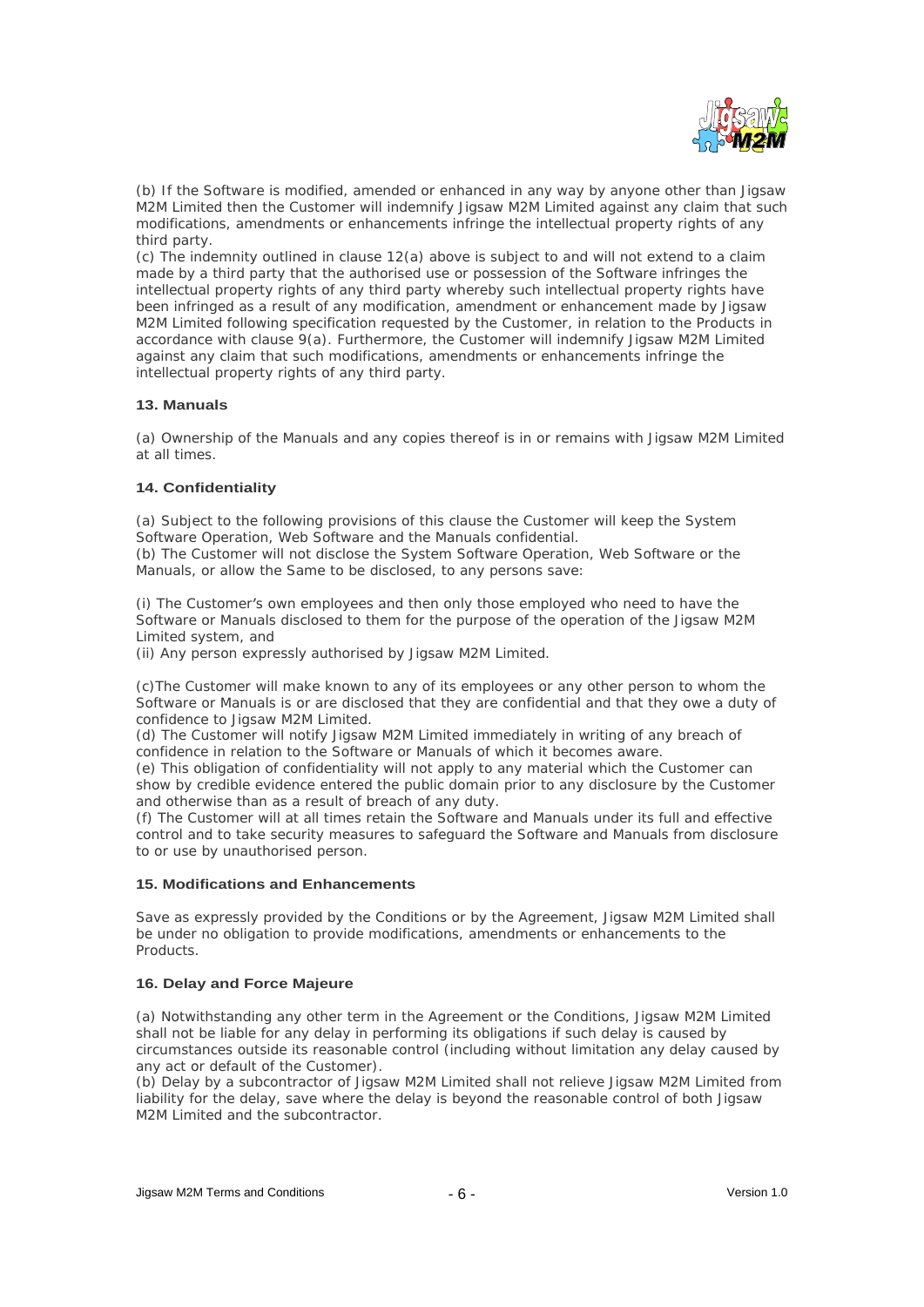

(c) Provided that Jigsaw M2M Limited promptly notifies the Customer in writing of the delay, the reason for it and its likely duration, the performance of Jigsaw M2M Limited's obligations shall be suspended whilst the reason for the delay persists.

(d) Jigsaw M2M Limited shall in any event not be liable for any indirect or consequential loss or any loss of income or profits, turnover, good will, data, contracts, use of money or damages caused by or attributable to any delay.

(e) Either party may, if the delay persists for 28 days, terminate the Conditions by giving reasonable notice in writing to the other.

(f) If termination occurs under the provisions of this clause, neither party shall be liable to the other by reason of such termination save that the Customer shall pay Jigsaw M2M Limited or their Agents, a reasonable sum in respect of any work carried out by it prior to such termination and for that purpose Jigsaw M2M Limited may deduct such sum from any amounts previously paid by the Customer under the Conditions and/or the relevant Agreement (the balance of which (if any) shall be refunded to the Customer).

## **17. Cancellation**

(a) If the Customer at any time, cancels the Conditions and/or the Agreement otherwise than as expressly provided by the Agreement and/or the Conditions, then the Customer shall be liable to pay Jigsaw M2M Limited for any work done or Products installed up to the date upon which Jigsaw M2M Limited received notification of the cancellation, together with an additional sum amounting to 25% of the total sum that would have been, payable to Jigsaw M2M Limited under the terms of the Agreement and/or Conditions had Jigsaw M2M Limited fulfilled all of its obligations there under.

(b) Jigsaw M2M Limited shall be entitled to invoice the Customer for such sums as soon as it receives notice (in whatever manner) of such cancellation.

## **18. Custom er s Warranty**

The Customer warrants that it has not relied upon any oral representation made by or on behalf of Jigsaw M2M Limited or upon any description, illustration or specification contained in any catalogue or publicity material produced by Jigsaw M2M Limited which are only intended to convey a general idea of the Products and services mentioned therein.

#### **19. Waiver of Remedies**

No forbearance, delay or indulgence by either party in enforcing the provisions of the Agreement or the Conditions shall prejudice or restrict the rights of that party nor shall a waiver of any of its rights to operate as a waiver of any subsequent breach and no right, power or remedy herein conferred upon or reserved for either party is exclusive of any other right, power or remedy available to that party and each such right, power or remedy shall be cumulative.

## **20. Notices**

All notices shall be in writing and shall be sent to the address of the recipient set out in the Agreement or to such other address as either party shall notify to the other in writing in accordance with this clause. Any letter may be delivered by hand, first class prepaid letter or fax and shall be deemed to be delivered if sent by hand when delivered, if by first class post 48 hours after posting and if by fax when despatched provided that in the case of fax a confirmatory copy is immediately despatched by first class post.

#### **21. Miscellaneous**

(a) The Conditions and the Agreement shall be governed by and construed in accordance with the laws of England.